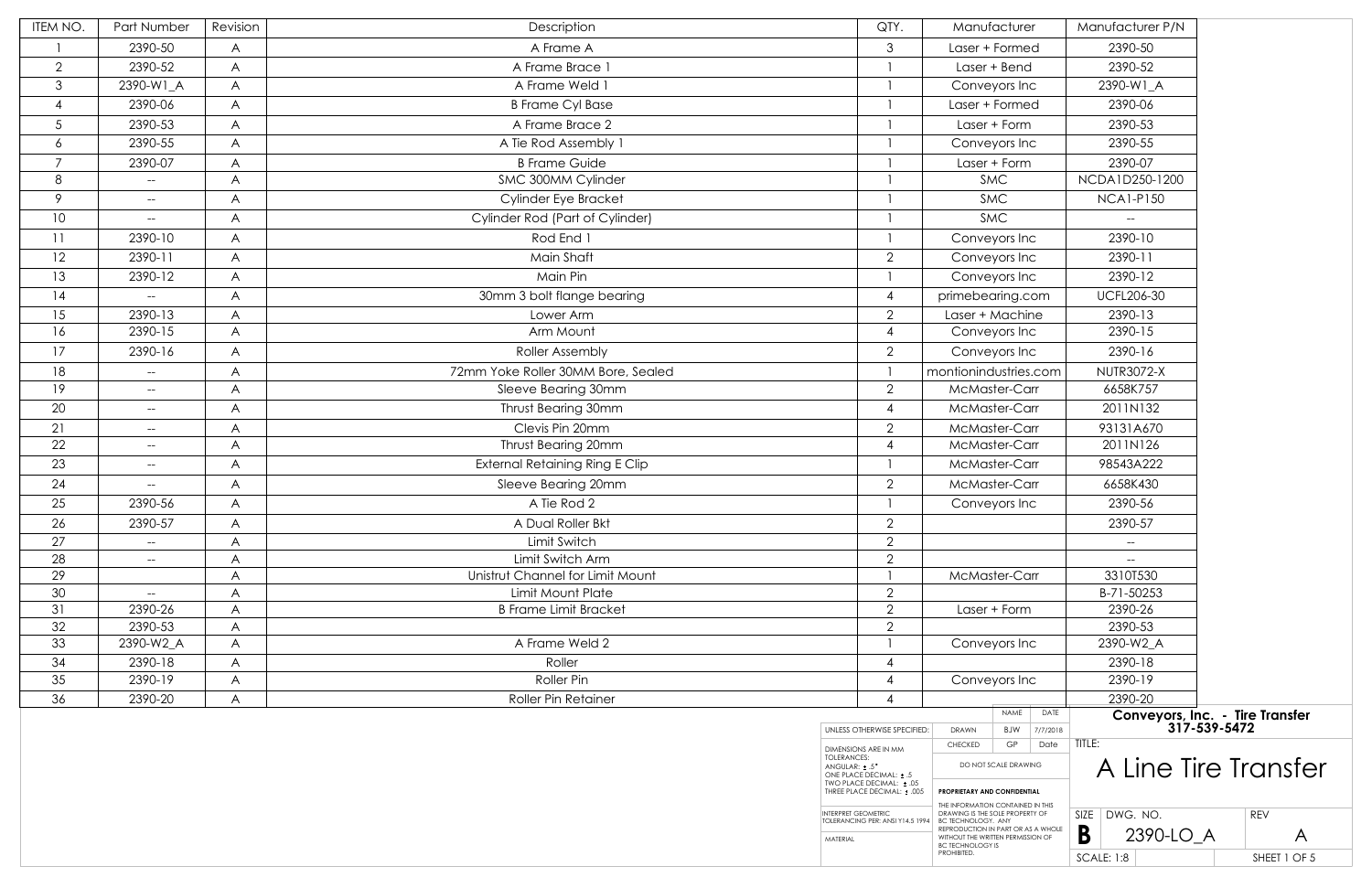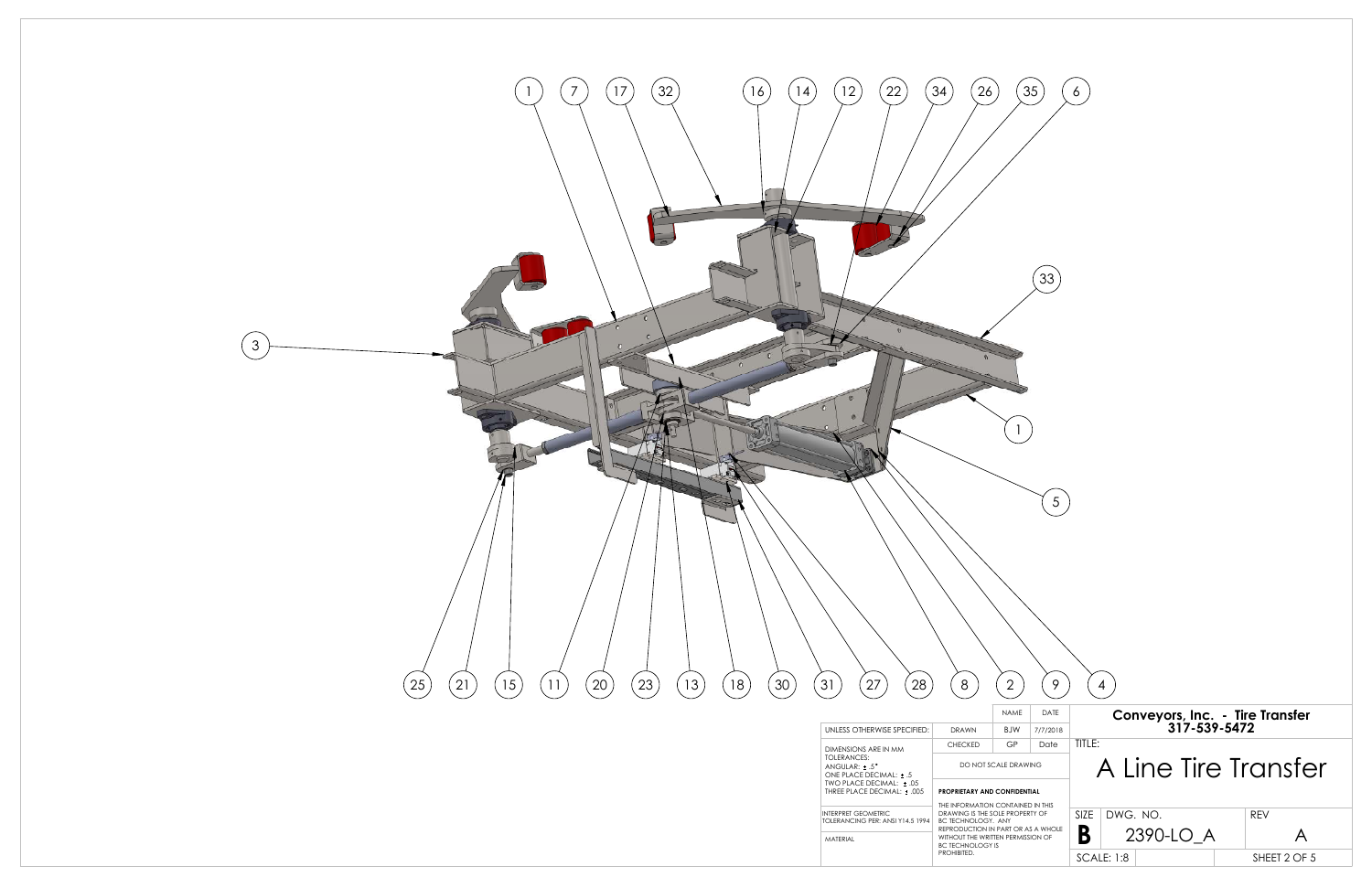

|                                                                 |                                                                      | <b>NAMF</b> | DATE                                                                    |  |  |
|-----------------------------------------------------------------|----------------------------------------------------------------------|-------------|-------------------------------------------------------------------------|--|--|
| UNLESS OTHERWISE SPECIFIED:                                     | DRAWN                                                                | B IW        | 7/7/2018                                                                |  |  |
| DIMENSIONS ARE IN MM                                            | <b>CHECKED</b>                                                       | GP          | Date                                                                    |  |  |
| TOLERANCES:<br>ANGULAR: $+ .5$ °<br>ONE PLACE DECIMAL: + .5     | DO NOT SCALE DRAWING                                                 |             |                                                                         |  |  |
| TWO PLACE DECIMAL: ± .05<br>THREE PLACE DECIMAL: ± .005         | PROPRIETARY AND CONFIDENTIAL                                         |             |                                                                         |  |  |
| <b>INTERPRET GEOMETRIC</b><br>TOI FRANCING PFR: ANSI Y14.5 1994 | DRAWING IS THE SOI F PROPERTY OF<br><b>BC TECHNOLOGY. ANY</b>        |             | THE INFORMATION CONTAINED IN THIS<br>REPRODUCTION IN PART OR AS A WHOLE |  |  |
| MATFRIAL                                                        | WITHOUT THE WRITTEN PERMISSION OF<br>BC TECHNOLOGY IS<br>PROHIBITED. |             |                                                                         |  |  |

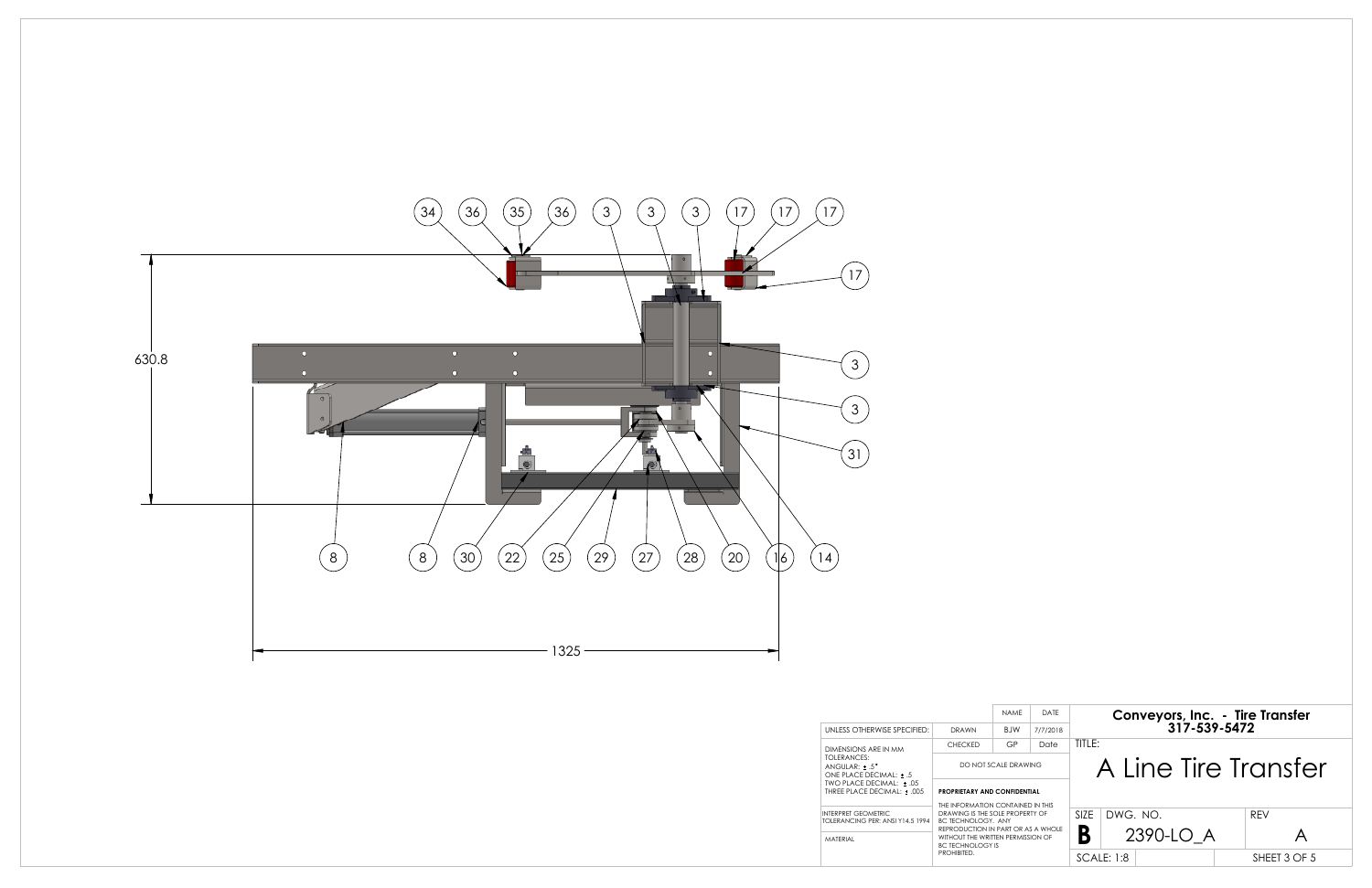

|                                                                             |                                                                     | NAME                                                                                                                                             | DATE     |  |  |
|-----------------------------------------------------------------------------|---------------------------------------------------------------------|--------------------------------------------------------------------------------------------------------------------------------------------------|----------|--|--|
| UNLESS OTHERWISE SPECIFIED:                                                 | DRAWN                                                               | <b>B</b> IW                                                                                                                                      | 7/7/2018 |  |  |
| DIMENSIONS ARE IN MM                                                        | <b>CHECKED</b>                                                      | GP                                                                                                                                               | Date     |  |  |
| TOLERANCES:<br>ANGULAR: ± .5°<br>ONE PLACE DECIMAL: + .5                    | DO NOT SCALE DRAWING                                                |                                                                                                                                                  |          |  |  |
| TWO PLACE DECIMAL: + .05<br>THREE PLACE DECIMAL: + .005                     | <b>PROPRIETARY AND CONFIDENTIAL</b>                                 |                                                                                                                                                  |          |  |  |
| <b>INTERPRET GEOMETRIC</b><br>TOI FRANCING PFR: ANSI Y14.5 1994<br>MATFRIAL | <b>BC TECHNOLOGY. ANY</b><br><b>BC TECHNOLOGY IS</b><br>PROHIBITED. | THE INFORMATION CONTAINED IN THIS<br>DRAWING IS THE SOI F PROPERTY OF<br>REPRODUCTION IN PART OR AS A WHOLE<br>WITHOUT THE WRITTEN PERMISSION OF |          |  |  |

|                                                                                                                                                                           | 33                            |                  |                                                                                            |  |
|---------------------------------------------------------------------------------------------------------------------------------------------------------------------------|-------------------------------|------------------|--------------------------------------------------------------------------------------------|--|
|                                                                                                                                                                           | 4                             |                  |                                                                                            |  |
|                                                                                                                                                                           | 16                            |                  |                                                                                            |  |
|                                                                                                                                                                           |                               |                  |                                                                                            |  |
|                                                                                                                                                                           | <b>NAME</b>                   | DATE             | Conveyors, Inc. - Tire Transfer<br>317-539-5472                                            |  |
| AWN<br><b>ECKED</b>                                                                                                                                                       | <b>BJW</b><br>GP              | 7/7/2018<br>Date | TITLE:                                                                                     |  |
| DO NOT SCALE DRAWING                                                                                                                                                      |                               |                  | Line Tire Transfer                                                                         |  |
|                                                                                                                                                                           | <b>ETARY AND CONFIDENTIAL</b> |                  |                                                                                            |  |
| ORMATION CONTAINED IN THIS<br>NG IS THE SOLE PROPERTY OF<br>HNOLOGY. ANY<br>DUCTION IN PART OR AS A WHOLE<br>JT THE WRITTEN PERMISSION OF<br>:HNOLOGY IS<br><b>SITED.</b> |                               |                  | DWG. NO.<br>SIZE<br><b>REV</b><br>B<br>2390-LO_A<br>A<br><b>SCALE: 1:8</b><br>SHEET 4 OF 5 |  |
|                                                                                                                                                                           |                               |                  |                                                                                            |  |